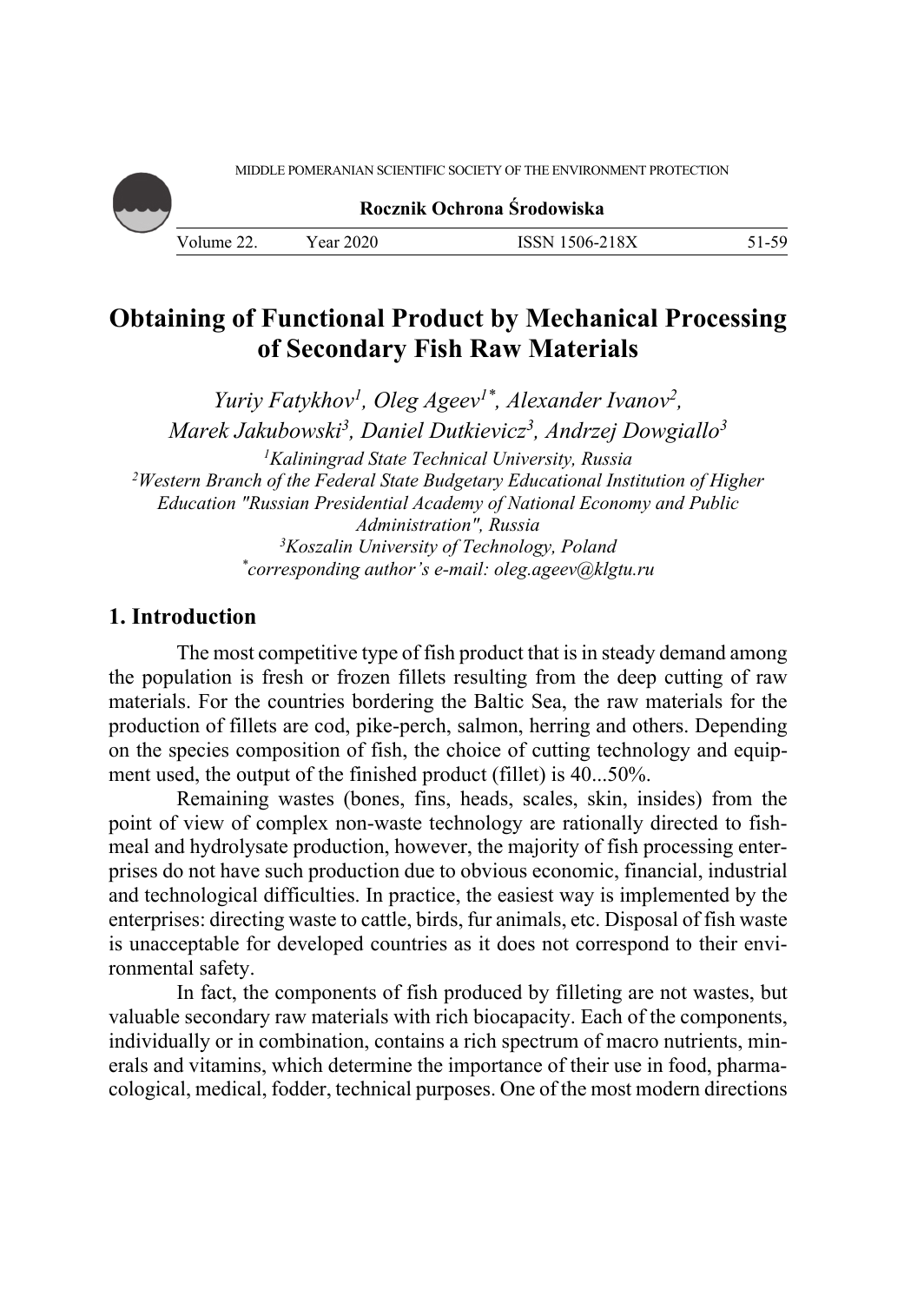of rational use of secondary fish resources is obtaining on their basis food and therapeutic and preventive additives: biologically active additives (BAA).

The problem of processing secondary fish raw materials into healthy food products is of great importance. Suyue Song et al. (2020) describes the proposed method and the corresponding validation experiments with carp fillets. The differences in Raman spectra between fish bone and fish meat were investigated, and the optimal band information was selected using a fuzzy-rough set model based on the thermal-charge algorithm. Pınar Terzioğlu et al. (2018) summarizes the literature on the production of hydroxyapatite from fish bones and discusses their potential applications in biomedical field. The effect of processing conditions on the properties of final products including Ca/P ratio, crystal structure, particle shape, particle size and biological properties are presented in the light of X-ray diffraction, scanning electron microscopy, transmission electron microscopy, thermogravimetric-differential thermal analysis, bioactivity and biocompatibility investigations.

Albrektsen et al. (2018) suggests that hydrolysed compounds from fish bones may improve Ax utilization in salmon, and that they may have an impact on the functional properties of the muscle. Anindya Pal et al. (2017) presents aims at the synthesis of hydroxyapatite (HAp) from fish bone by simple heat treatment in the temperature ranging from 200 to 1200°C. The synthesized powders were characterized using X-ray diffraction and Fourier transform infrared spectroscopy to identify the phases and functional groups. Jin Zhang et al. (2016) investigates of effects of thermal treatments on breakage and calcium release of fish bone particles during high-energy wet ball milling. Heating temperature (55-130°C) showed much more obvious influences on the breakage and calcium release than heating time (20-60 min). Weeraphat Pon-On et al. (2018) fabricates composite scaffolds consisting of mineral ion-loaded hydroxyapatite derived from fish scale (mHAFS) in a poly (lactic acid) (PLA)/chitosan (Chi) matrix (mHAFS@PLA-Chi) by an *in situ* blending technique. Mineral ion loaded HAFS was successfully converted into mHAFS via the hydrothermal heating of HAFS in a SBF (simulated body fluid) solution.

We chose Baltic cod bone tissue as the object of research, which is a part of heads and fins when cutting on fillets, forms rib and ridge bones with muscle tissue incisions. Fish bone tissue is 6 to 20% of its muscle tissue. It is a source of protein and minerals. Protein is 73-95% represented by osseoalbumoids, which together with glucosaminoglycans form a glycoprotein that is more resistant to decomposition than collagen. Mineral substances are Ca, P, K, Na, Mn, Fe, Cu, Sn, Al. The contents of calcium in fish bone is 6.2 times higher than in muscle tissue, magnesium – 8 times higher, manganese – 1.1 times higher.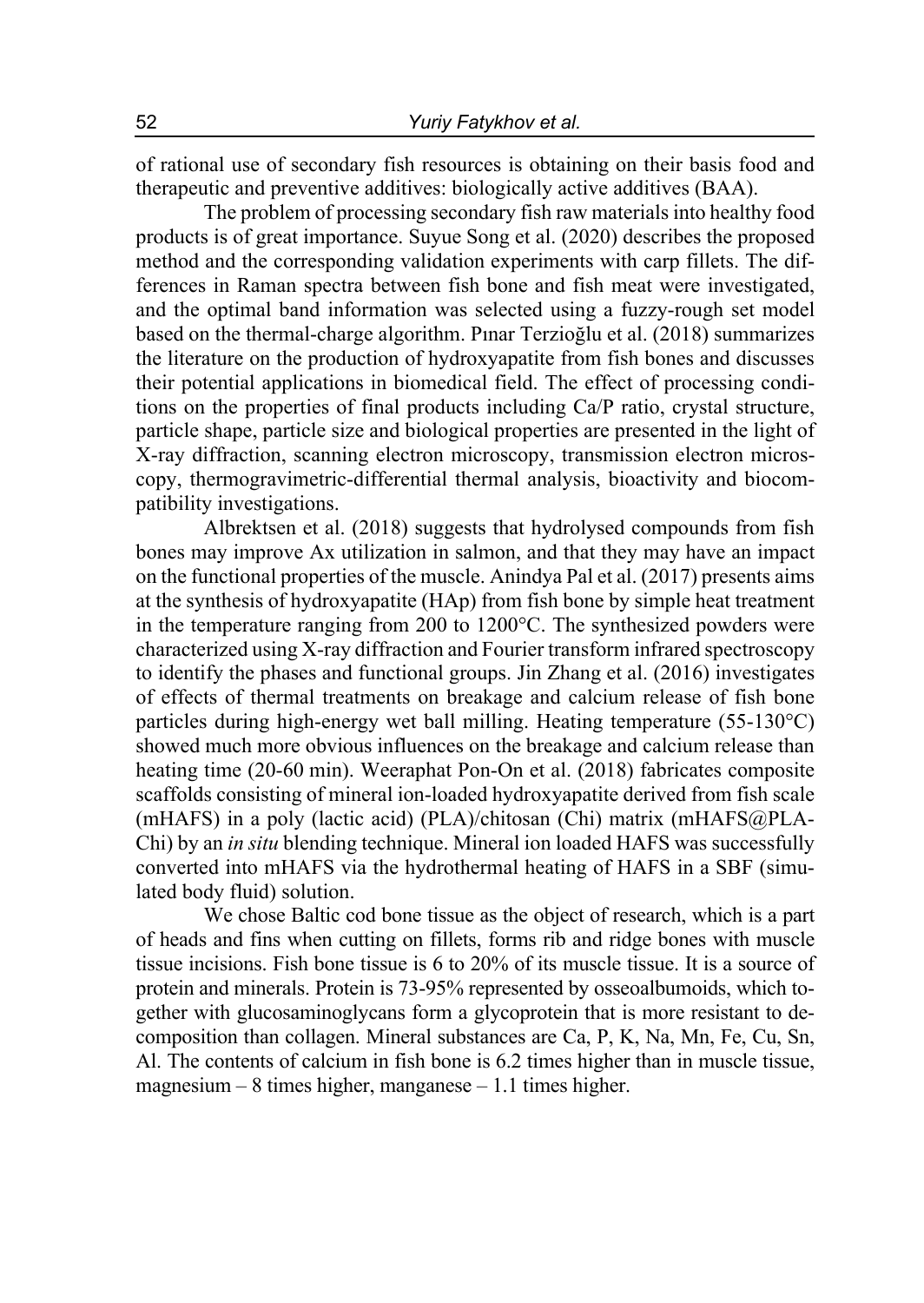Substances included in the fish bone tissue have a positive effect on humans, stimulate the metabolism of proteins and carbohydrates. Complex of mineral salts and calcium has a positive effect on the treatment and prevention of caries, osteochondrosis, rickets. It is also known that the introduction of fish bone tissue in the diet leads to a decrease in the accumulation of radioactive isotopes in the human skeleton, reduces the risk of malignant tumors, prevents metastasis of already developed tumors and diseases of the hematopoietic and bone systems.

In this regard, the purpose of this study is to substantiate the developed technology of natural bone tissue supplement of hydrobionts (on the example of cod) and the development of recommendations for its use as a food and therapeutic additive in the production of dietary supplements.

## **2. Materials and methods**

Determination of mass and chemical composition of the object of study was carried out in accordance with GOST of Russian Federation.

The mineral composition was determined by atomic-absorption spectroscopy on the device AA280Z of VARIAN company with graphite cell, sources of resonance radiation of the elements to be determined, prefix for generation of hydrates VARIAN VGA77. The method is based on the measurement of the absorption (optical density) of the atomic pair of a certain element, obtained by electrothermal atomization of the sample in the graphite cell of the spectrometer. To determine the contents of phosphorus, a two-beam spectrophotometer Hitachi 220A was used.

In the course of microbiological control in accordance with Russian Sanitary and Epidemiological Rules and Regulations, fish bone samples were examined by standard methods for the presence of: mesophilic aerobic and facultative anaerobic bacteria, the presence of Escherichia coli bacteria, Staphylococcus aureus, and the presence of pathogenic microflora, including the genus Salmonella.

Experimental studies of the fish bone drying process were carried out on a specially designed unit designed for vacuum drying of various moisture-containing food materials. Experiments were carried out at the temperature of heating plates on which the dried material was located,  $70^{\circ}$ C;  $80^{\circ}$ C;  $90^{\circ}$ C and absolute pressure inside the vacuum chamber of 1.6 kPa; 2.0 kPa; 2.4 kPa.

## **3. The results of the study**

Hygiene assessment of radionuclide contents in fish raw materials is an integral part of a set of measures aimed at ensuring radiation safety of the population. Among the radioisotopes polluting water bodies the most important are 90Sr strontium and 137Cs cesium. For strontium, the critical organ is the bone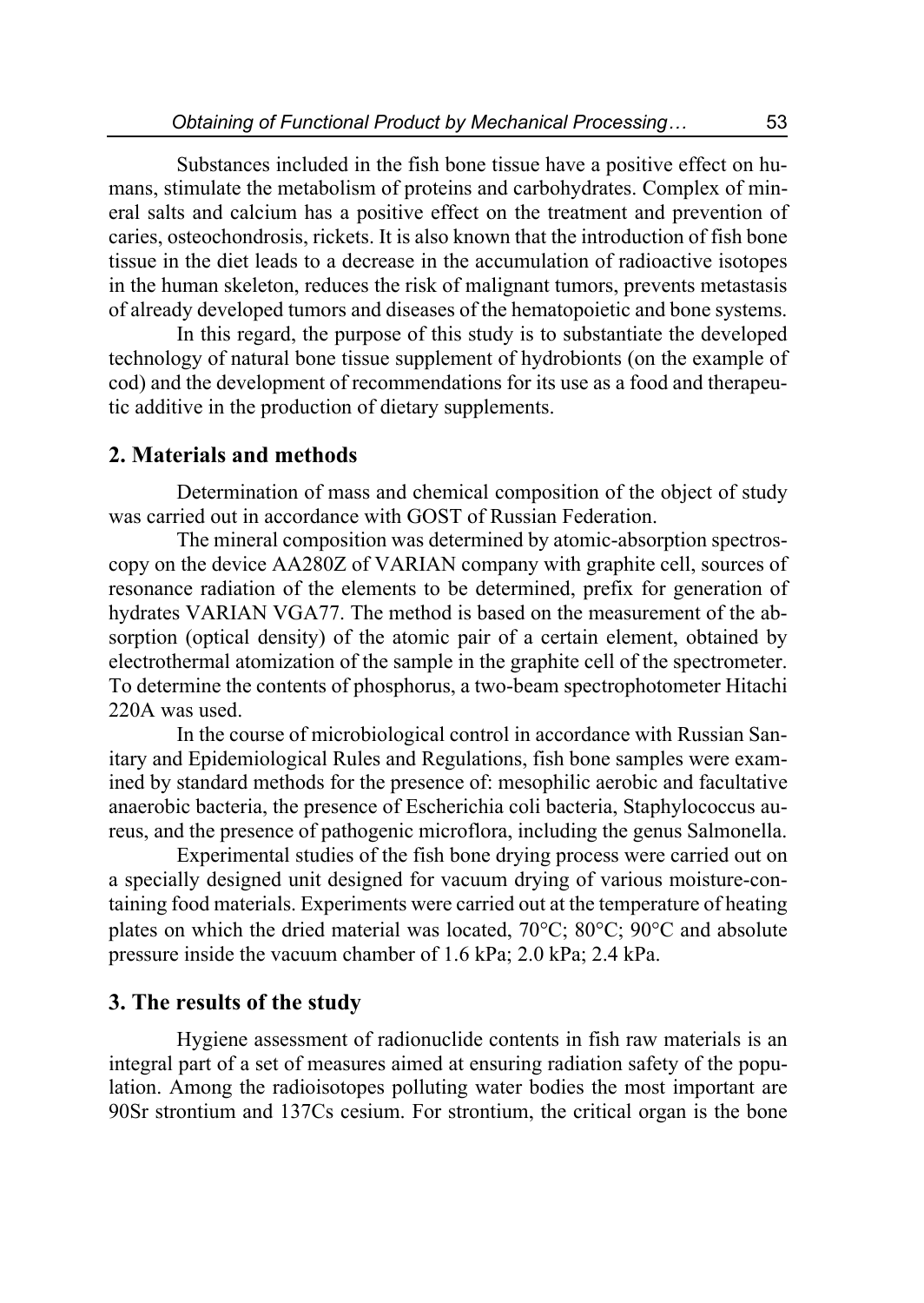tissue, and for cesium – muscle tissue and internal organs. According to the data of the laboratory of radioecological researches of Atlant-NIRO in the bone tissue of cod extracted in the waters of the Baltic Sea, Curonian and Kaliningrad (Vistula) bays, strontium radioisotopes have not been found, which allows classifying such raw materials as safe in the radio-hygienic aspect.

The technological sequence of obtaining a food additive from fish bone tissue provides for cooking of the backbone with cuts in muscle tissue, upper and lower fins and tail fins (in this form, the raw material comes after filleting). In this process, the bone is cleaned, and after additional centrifugation is released from foreign inclusions and excessive moisture. Mass and chemical composition of cod bone before and after cooking is given in Table 1.

|                   | Factors          |      |            |      |             |      |      |      |                 |     |     |                          |                |
|-------------------|------------------|------|------------|------|-------------|------|------|------|-----------------|-----|-----|--------------------------|----------------|
|                   | Mass fraction, % |      |            |      | Contents, % |      |      |      | Contents, mg/kg |     |     |                          |                |
|                   | Fat              | Pr.  | $*$<br>Mo. | Ash  | K           | P    | Ca   | Na   | Mn              | Fe  | Cu  | Al                       | Sn             |
| Before<br>boiling | 0,3              | 13,0 | 71,0       | 15,6 | 0,10        | 1,90 | 2,40 | 0,10 | 5,7             | 8,0 |     | V                        | 0,01<br>$\vee$ |
| After<br>boiling  | 0,3              | 12,9 | 56,6       | 30,1 | 0,08        | 5,60 | 4,40 | 0,21 | 21,7            | 4,  | 3,8 | $\overline{0}$<br>$\vee$ | 0,01<br>$\vee$ |

**Table 1.** Chemical composition of pike-perch and cod bone before and after cooking

\* Pr. – Protein; Mo. – Moistur

Analysis of the data presented in Table 1 shows that the implementation of the thermal calculation of the boiling process does not lead to a reduction in the number of microelements in the bone tissue of fish and their content (in terms of dry matter) remains high.

As a parameter of process rationalize the rate of product dehydration (V) is chosen, it characterizes the rate of moisture removal per process:

$$
V = (W_0^c - W_K^c)/\tau,
$$
\n(1)

where:

 $W_0^c$ ,  $W_K^c$  – Initial and final moisture content of the product, in relation to dry matter, %;  $\tau$ – Drying time, min.

It is important at what rational parameters of the drying process of the object of study will be provided the minimum duration and maximum performance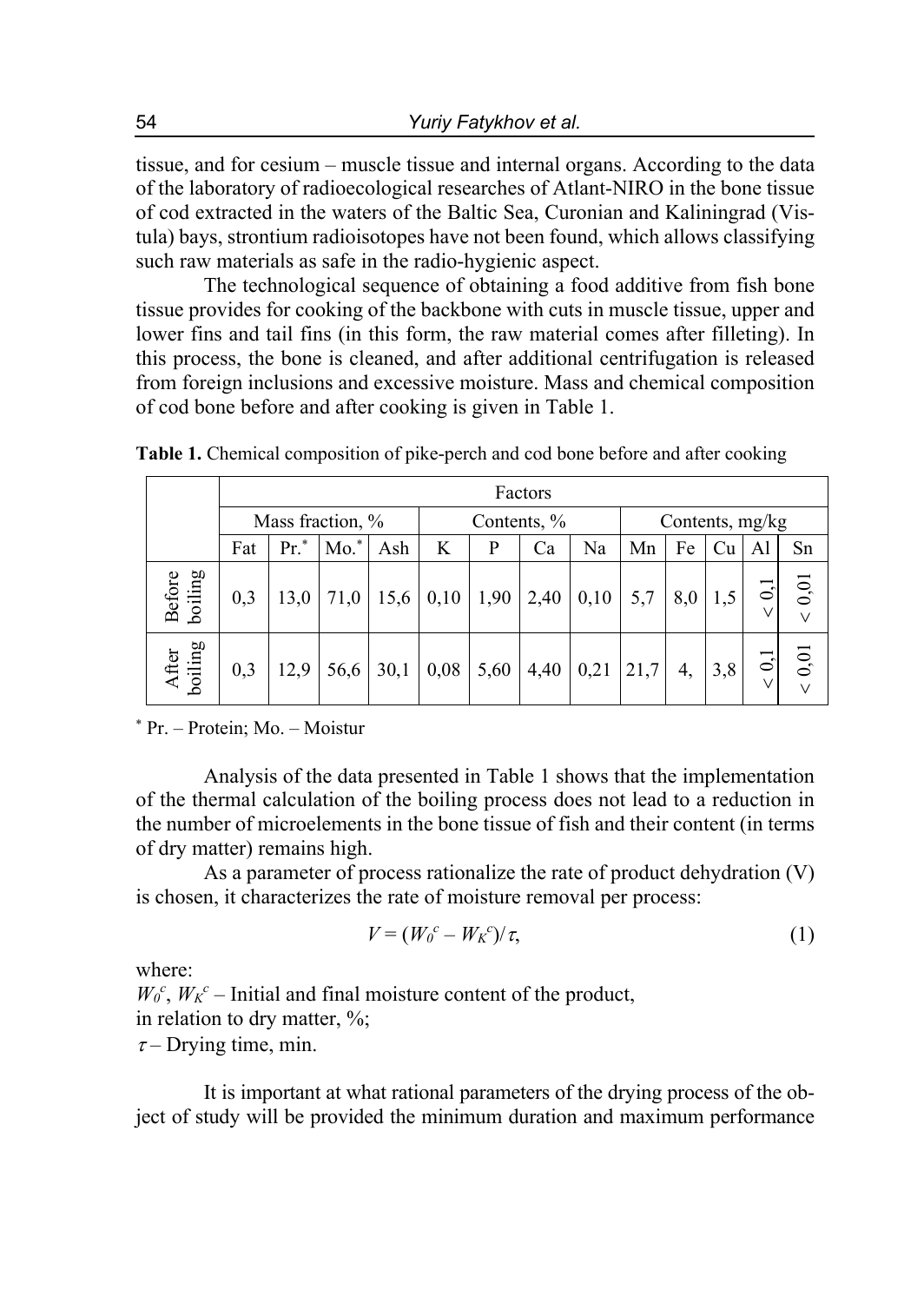of the plant for the finished product. The limitation is the moisture-containing of the final product and its quality, which determines the duration of storage.

In the process of vacuum drying of raw materials the influencing factors of the process are the temperature (T) of heating plates (heat exchangers) of the drying plant and the absolute pressure (P) inside the chamber of the device.

Implementation of experiments using the method of experiment planning allowed to obtain the following regression equations adequately describing the influence of factors on the rate of vacuum drying of cod bone (multiple determination factor  $R^2 = 0.95$ ).

In the coded values of the factors:

 $y = 0.8019 + 0.0365x_1 + 0.115x_2 - 0.031x_1 \cdot x_2 - 1.583 \cdot 10^{-2}x_1^2$  $0,093x_2^2$ .  $\frac{2}{2}$ . (2)

In the natural values of the factors:

$$
V = -7,9098 + 1,1071T + 0,1763P - 7,750 \cdot 10^{-3}TP - 9,8958 \cdot 10^{-2}T^2 - 9,3333P^2.
$$
 (3)

The obtained regression equation allows not only to predict the value of the response function for the given conditions of implementation of the process of vacuum drying of the fish bone, but alsoprovide information on the shape of the response surface, which is presented in Fig. 1.



**Fig. 1.** Surfaces of the response function in the selected area of the factor space for cod bone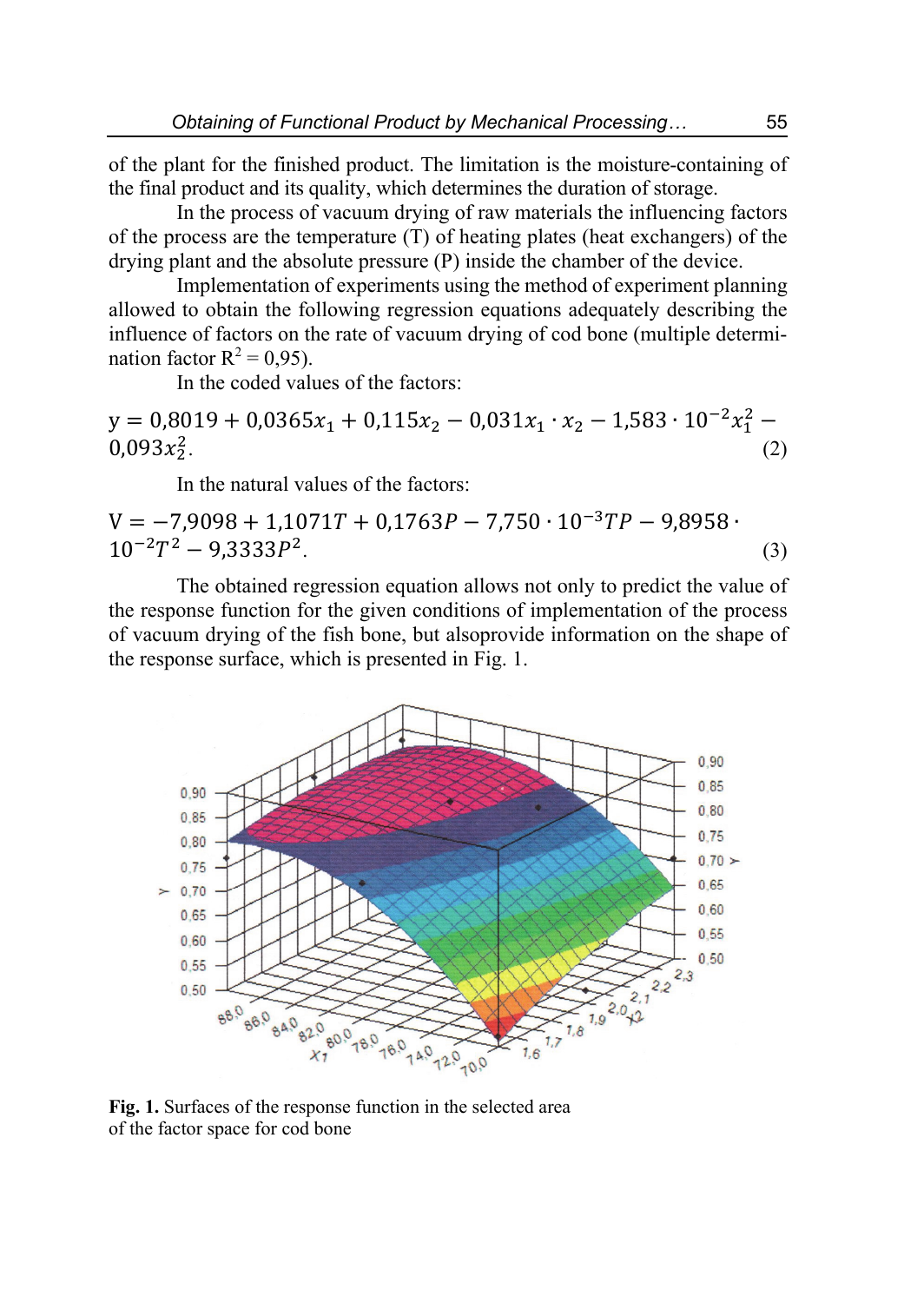Rational parameters of the vacuum drying process of cod bone are:

$$
P = 2.0 \text{ kPa}; T = 80^{\circ}C; \tau = 155 \text{ min}; W_K^c = 3.09\% \tag{4}
$$

After drying, the fish bone becomes brittle and changes colouration from white to light beige. In order to obtain a product in the form of a powder, it is subjected to fine grinding, and the rational process is when the final moisture content of the bone after drying corresponds to 3-5%. The finely grinded bone mass can be obtained with a hammer-type mill. The final product is an air-dry polydisperse substance consisting of 0.6 to 0.08 mm particles.

The shredded bone mass should be packaged in containers, which should have the least moisture and light permeability to ensure maximum preservation of the valuable properties of the finished product during storage. The best variant of packing containers: paper multilayered, jute or craft bags of different sizes.

The condition of storage of finely grinded fish bone is determined by its hygroscopic properties. The equilibrium moisture content of the bone mass (flour)  $W_p$  depends on the relative moisture content of the surrounding air (y), and within the range of 60-100% this dependence looks like:

$$
W_p = 10^{(a+by)},
$$
 (5)

where: a and  $b$  – constants depending on the properties of flour (for crumbly flour  $a = 0.072$ ,  $b = 1.345$ ).

Storage of flour in conditions of increasing moisture content and temperature contributes to the active absorption of moisture by the product, the breakdown of proteins, hydrolysis and oxidation of lipids, the destruction of vitamins, the development of residual microflora. Oxidative processes in the flour can lead to its self-heating and spontaneous combustion. The rational conditions for storing fishmeal are the air temperature  $15...20^{\circ}$  at a relative moisture content of not more than 75%.

At determining the shelf life of the shredded fish bone in the specified rational conditions the actual moisture content of the product corresponds to the equilibrium moisture content and is 10-12%. The guaranteed minimum shelf life is 1 year from the date of manufacture.

Organoleptic evaluation of the product at the end of its shelf life. Appearance – finely grinded, finely dispersed and easily scattered powder. Colour – white. Smell – odorless. Taste – typical for this product. The presence of signs of oxidation – there are no signs of oxidation.

Lipid indicators of cod bone tissue are as follows. The acid number changed insignificantly from 1.2 to 1.5 mg KOH/g, which indicates that the degree of fat hydrolysis is insignificant. The peroxide number changed from 0.08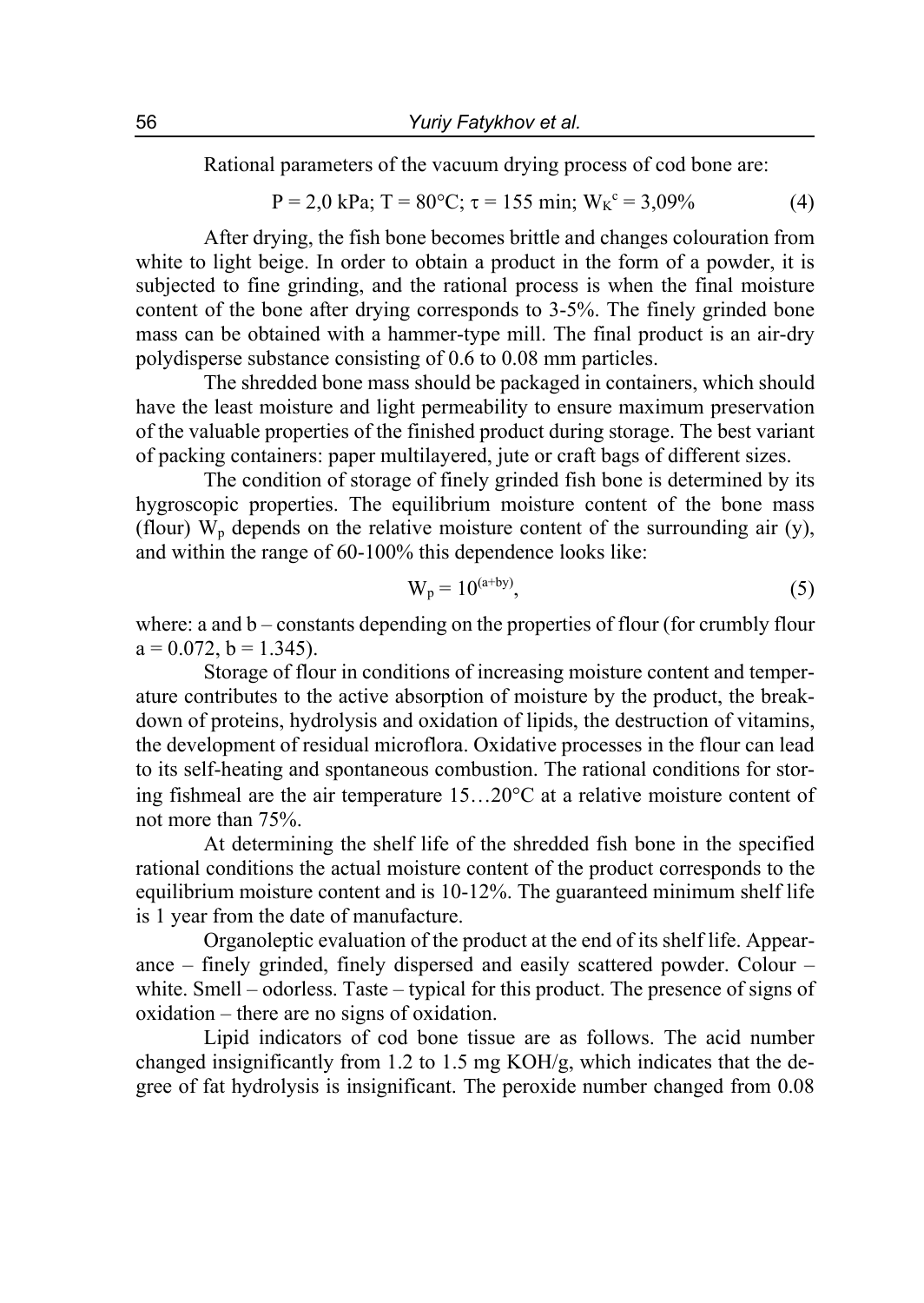to 0.12%I during the same period, which shows that there is practically no oxidative process of fat.

It is interesting to compare the acceptability of the described technology for other fish species with high fat content in bone tissue. Despite the significant difference between this indicator for cod and pike-perch, the whole technological sequence of treatment is preserved and the parameters recommended in formula (4) are similar. However, during the storage of finely grinded pike-perch bone, the peroxide number increases significantly faster, which indicates a more intensive oxidation of fat, although it also does not reduce the final quality of the product. For fish bone raw materials with high fat content, storing the powder in vacuum packaging, which is known to slow down the oxidation process, is a recommended option.

Considering high biological value of a final product – fine-grained fish bone mass in the form of a flour or a powder is possible to use in industrial scales in following directions:

- 1. When preparing food for fish, birds and animals as an additive enriched with minerals and vitamin-enzymatic complex.
- 2. When added to wheat flour and meat products, sugar, confectionery and other products as a prophylactic component with easily assimilable protein and minerals of osteo-tropic and chondroprotective action. This practice exists in the USA, England and Canada.
- 3. As a component of biologically active substances containing easily digestible calcium, and recommended in medical practice as a general strengthening agent that helps reduce blood sugar levels, as well as with increased mental stress (powders "Tian Shan", "Calcium magnesium chelate", etc.).
- 4. As the main component of the dietary supplement, designed to improve the musculoskeletal system. In Russia, 44% are domestically produced dietary supplements, while the rest are imported dietary supplements (BAA "Calcimax", "Glucosamine", "Joint Flex" (USA), "Wise Dragon" (Vietnam), "Doholodan" (China),"Ortoosteo" (Germany) and etc.).
- 5. As an additive recommended for the prevention and treatment of radioactive threats to the human body.

Depending on the physiological needs of different population groups, a certain amount of fish powder supplement is calculated. Its application can be both in bulk form and in the form of bars, granules, tablets, capsules, etc. At the same time, the use of fish bone supplements to obtain the products recommended by us can be carried out on the basis of known traditional technologies.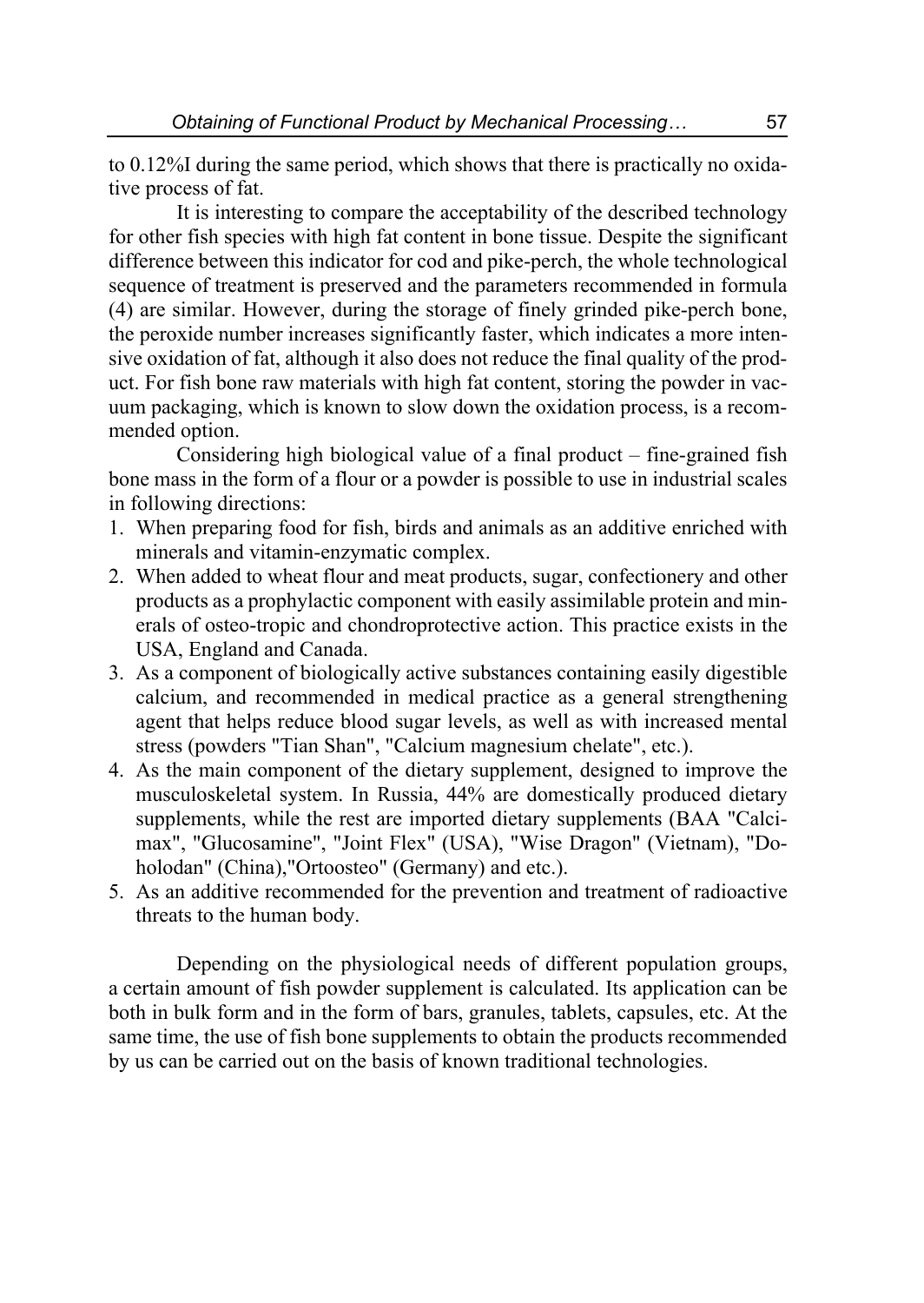# **4. Conclusion**

- 1. Fish bone waste is a valuable secondary resource enriched with macro- and microelements and vitamins.
- 2. The technology of fish bone processing for obtaining mineralized food additive has been developed.
- 3. Rational mode of vacuum drying of fish bone with minimum moisture content is developed.
- 4. Сonditions and guaranteed shelf life of the mineralized food additive are determined.
- 5. The recommendations on industrial use of the food mineralized additive are offered.

#### **References**

- Albrektsen, S., Østbye, T. K., Pedersen, M., Ytteborg, E., Ruyter, B., Ytrestøyl, T. (2018). Dietary impacts of sulphuric acid extracted fish bone compounds on astaxanthin utilization and muscle quality in Atlantic salmon (Salmo salar). *Aquaculture, 495*, 255-266.
- Anindya, Pal, Sudeep, Paul, Amit, Roy Choudhury, Vamsi, Krishna, Balla, Mitun, Das, Arijit, Sinha, (2017). Synthesis of hydroxyapatite from Lates calcarifer fish bone for biomedical applications. *Materials Letters, 203*, 89-92.
- Jin, Zhang, TaoYin, Shanbai, Xiong, Yajie, Li, Ullah, Ikram, Ru, Liu, (2016). Thermal treatments affect breakage kinetics and calcium release of fish bone particles during high-energy wet ball milling. *Journal of Food Engineering, 183*, 74-80.
- Pınar, Terzioğlu, Hamdi, Öğüt, Ayşe, Kalemtaş, (2018). Natural calcium phosphates from fish bones and their potential biomedical applications. *Materials Science and Engineering, 91*, 899-911.
- Suyue, Song, Zhenfang, Liu, Min, Huang, Qibing, Zhu, Jianwei, Qin, Moon, S. Kim, (2020). Detection of fish bones in fillets by Raman hyperspectral imaging technology. *Journal of Food Engineering*, 272.
- Weeraphat, Pon-On, Panan, Suntornsaratoon, Narattaphol, Charoenphandhu, Jirawan, Thongbunchoo, Nateetip, Krishnamra, I. Ming, Tang, (2018). Synthesis and investigations of mineral ions-loaded apatite from fish scale and PLA/chitosan composite for bone scaffolds. *Materials Letters, 221*, 143-146.

#### **Abstract**

The most competitive fish product is fresh or frozen fillets. The yield of the finished product is 40...50%. Waste from production is sent to livestock, birds for feeding and other purposes, as well as disposed of, which does not correspond to environmental safety. The bone components of fish are valuable secondary raw materials containing a wide range of macro nutrients and minerals. Their most rational use is to obtain biologically active additives on their basis. The object of research is cod bone tissue. The technology of obtaining a natural mineral additive from bone tissue is substantiated. After